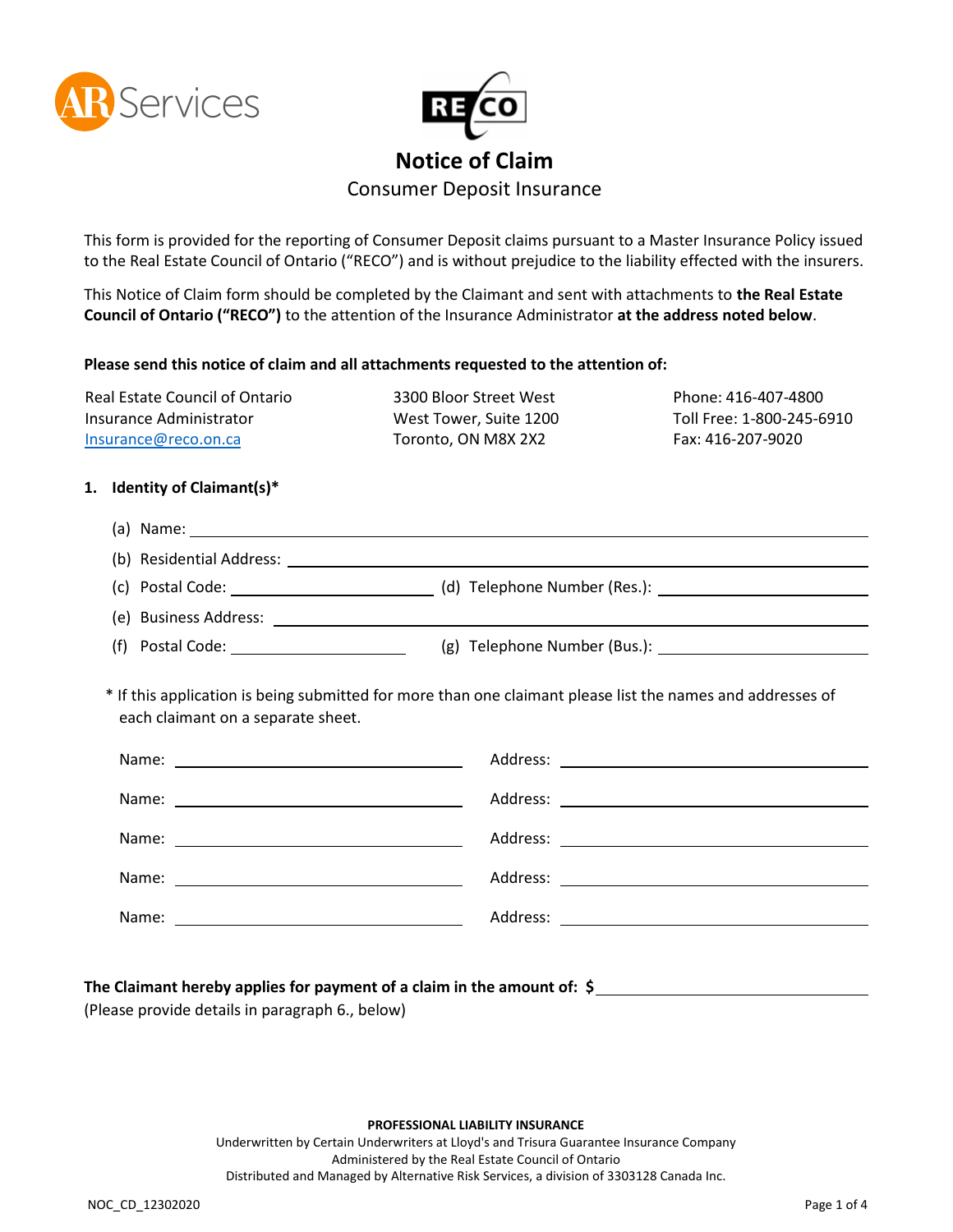## **2. Identity of Brokerage and Broker holding Claimant's deposit**

|  | (c) Address of Brokerage: Law and Contract and Contract and Contract and Contract and Contract and Contract and Contract and Contract and Contract and Contract and Contract and Contract and Contract and Contract and Contra |
|--|--------------------------------------------------------------------------------------------------------------------------------------------------------------------------------------------------------------------------------|
|  |                                                                                                                                                                                                                                |
|  |                                                                                                                                                                                                                                |
|  | 3. Details of agreement of purchase and sale                                                                                                                                                                                   |
|  |                                                                                                                                                                                                                                |
|  |                                                                                                                                                                                                                                |
|  | ,我们也不会有什么?""我们的人,我们也不会不会不会。""我们的人,我们也不会不会不会不会。""我们的人,我们也不会不会不会不会。""我们的人,我们也不会不会不                                                                                                                                               |
|  | (c) Name of Seller(s): $\sqrt{\frac{2}{1-\frac{1}{2}}$                                                                                                                                                                         |
|  |                                                                                                                                                                                                                                |
|  |                                                                                                                                                                                                                                |
|  |                                                                                                                                                                                                                                |

(Please attach a photocopy of the Agreement of Purchase and Sale and any amendments.)

# **4. Date and amount of each deposit made by Purchaser(s) pursuant to agreement of purchase and sale**

|                        | Date (MM/DD/YYYY) |                      | Amount* |
|------------------------|-------------------|----------------------|---------|
| <b>Initial Deposit</b> |                   |                      |         |
| Second Deposit         |                   |                      |         |
| <b>Third Deposit</b>   |                   |                      |         |
| Other Deposits**       |                   |                      |         |
|                        |                   | Total (all deposits) | - \$    |

\* Attach photocopies of each receipt and/or cheque(s) – front and back (if available)

\*\* If any other deposits were made other than listed above please attach details.

#### **5. Location of broker's statutory trust account (if known)**

(a) Name of Bank: (b) Account No.:

(c) Address:

#### **PROFESSIONAL LIABILITY INSURANCE**

Underwritten by Certain Underwriters at Lloyd's and Trisura Guarantee Insurance Company Administered by the Real Estate Council of Ontario Distributed and Managed by Alternative Risk Services, a division of 3303128 Canada Inc.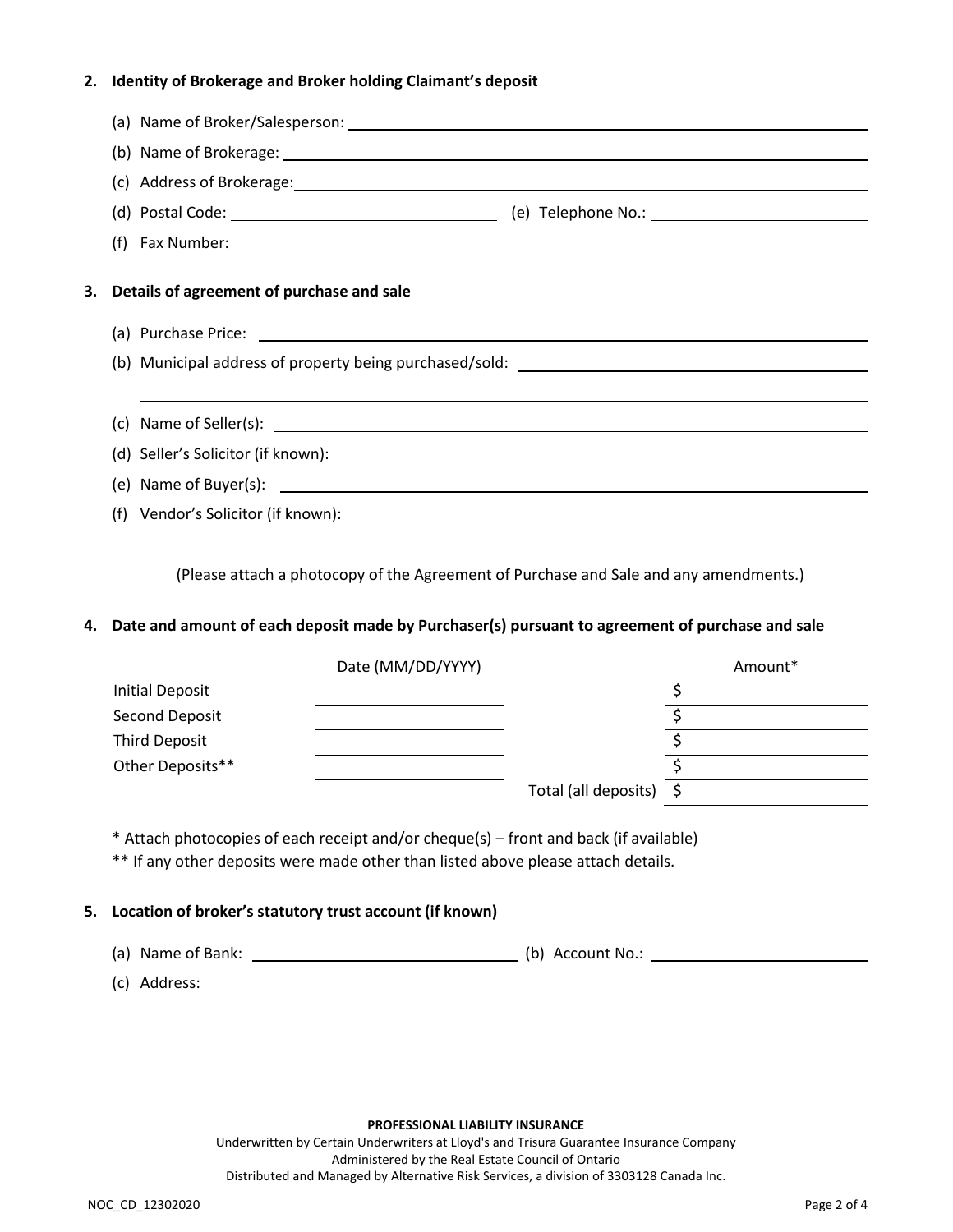| 6. Describe the reasons for the Brokerage's failure to return Claimant's deposit (if known)<br>Please describe circumstances to support the amount of claim made in question 1. |  |  |
|---------------------------------------------------------------------------------------------------------------------------------------------------------------------------------|--|--|
|                                                                                                                                                                                 |  |  |
| 7. Date of discovery of loss                                                                                                                                                    |  |  |
| 8. Describe circumstances surrounding discovery of loss:                                                                                                                        |  |  |
|                                                                                                                                                                                 |  |  |
| 9. Was loss reported to police:<br>$\Box$ Yes<br>$\square$ No<br>If yes, date that the loss was reported to police:                                                             |  |  |
|                                                                                                                                                                                 |  |  |
| Name and telephone number of investigating police officer:                                                                                                                      |  |  |
|                                                                                                                                                                                 |  |  |
|                                                                                                                                                                                 |  |  |

**PROFESSIONAL LIABILITY INSURANCE**

Underwritten by Certain Underwriters at Lloyd's and Trisura Guarantee Insurance Company Administered by the Real Estate Council of Ontario Distributed and Managed by Alternative Risk Services, a division of 3303128 Canada Inc.